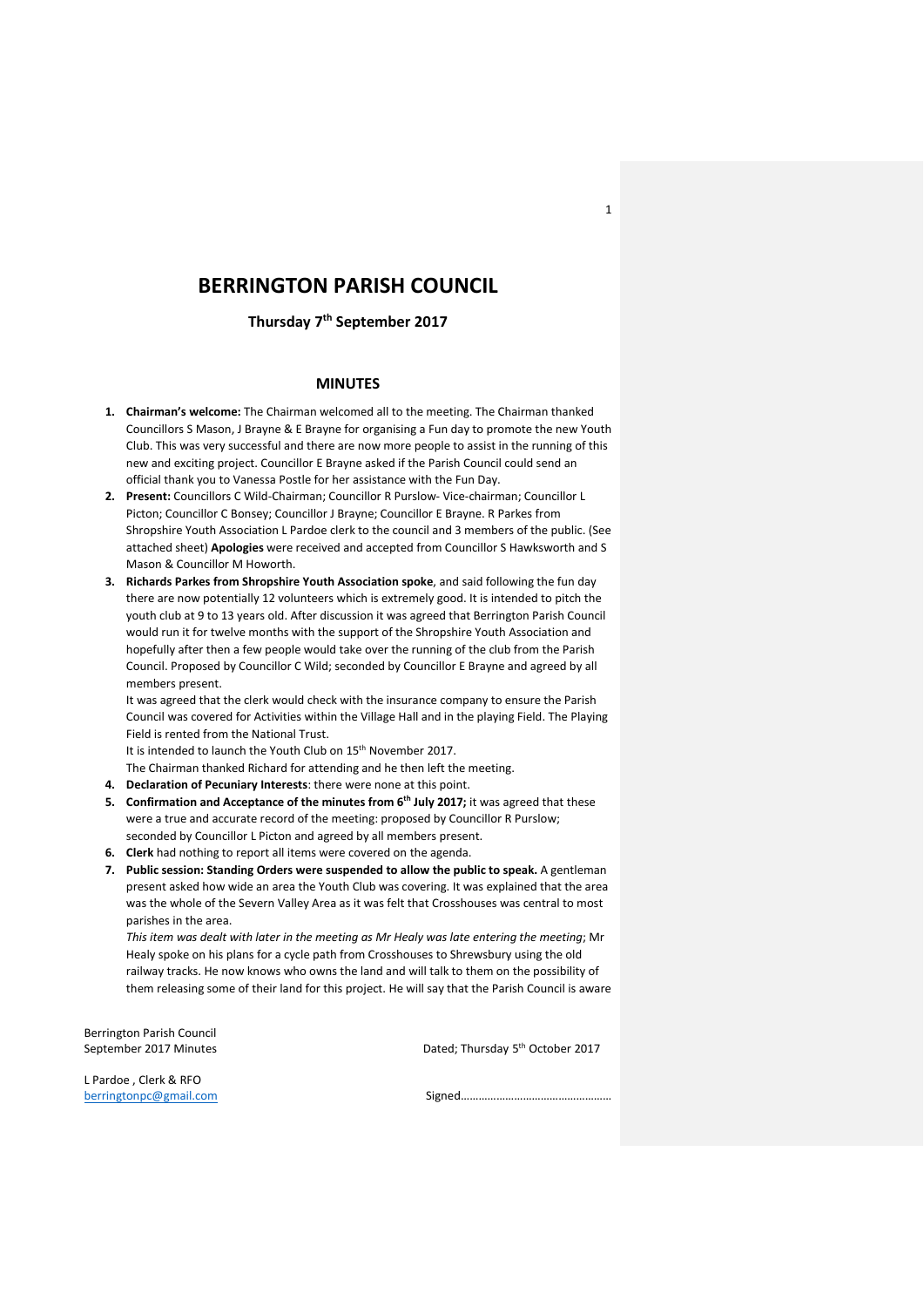that he is looking into the viability of a cycle path. He will speak to the National Trust as this year they have a healthy travel initiative they are promoting. *Standing Orders were reinstated*.

**8. Police Report:** This would be forwarded to members when it was received.

# **9. Highway Matters**

- i. Councillors to report on Highway matters;
	- It was reported that the condition of the road on Lower Cross is in a terrible state. Councillor E Brayne stated that he had been told by a resident that Colin Blower from Shropshire Council had been on site and the project is ongoing to be repaired.
	- It was reported that on the road towards the Playing Field the bottom culvert is not working. The levels in the road are wrong.
	- There is flooding on Brompton Land. Clerk to ask Colin Blower to look at this

#### **10. Planning**

#### **Previously considered applications:**

- Reference: 16/03210/FUL: Address: Proposed residential development land to the South of Crosshouses, Shrewsbury Permission Granted 22/6/17
- Reference:17/01204/FUL (validated: 23/03/2017) Address: Meadow Bank Farm, Condover,<br>Shrewsbury, Shropshire, SY5 7DB:Permission Granted 23/5/17
- Reference; 17/01640/DIS: Address: Land and Barn at Betton Abbots Farm, Betton Abbots, Shrewsbury. Part Approved 1/6/17
- Reference: 17/01640/FUL Address: Royal Oak, Pitchford Road, Condover. SY5 7DG; Permission Refused
- Reference: 17/02806/FUL; Address: Meadow Bank Farm, Condover Shrewsbury, Shropshire.SY5 7DB. Permission Granted 15/8/17
- Reference:17/02974/TEL

Address: Proposed telecommunications at, Severndale Nurseries, Cross Houses, Shrewsbury, SY5 6JS; Prior Approval not required 15/8/17

#### **Council to consider new planning applications**:

- Reference: 17/02466/FUL
	- Address; Berrington Hall, Berrington, Shrewsbury Proposal: Conversion of stable block and apple loft to provide residential accommodation for multiple occupancy ancillary to the main building and workshop/studio/storage space; *After discussion it was agreed that the Parish Council support this application. Proposed by Councillor C Wild; seconded by Councillor J Brayne and agreed by all members present.* Reference:17/02467/LBC
- Address; Berrington Hall, Berrington

Proposal: Works to listed building to facilitate the renovation and conversion of Stable Block and Apple loft to provide residential accommodation to include the insertion of doors/windows/roof lights; insertion of partition walling; wood treatment, insulation, drainage and facilities; replacement flooring, erection of external staircase, remedial works to walling. ; *After discussion it was agreed that the Parish Council support this application. Proposed by Councillor C Wild; seconded by Councillor J Brayne and agreed by all members present.*

- Reference: 17/03417/LBC Address; the Wain House, Berrington, Shrewsbury Proposal; Replacement of the windows and doors to the front elevation. *Permission was granted on 5 th September 2017.*
- Reference: 17/03554/FUL Address: Royal Oak, Pitchford Road, Condover Proposal. Demolition of existing outbuildings; conversion of existing pair of dwellings into one dwelling with garage extension; erection of detached dwelling with garage and formation of new relocated site access. *After discussion it was agreed that the Parish Council would offer no comment to this application. Proposed by Councillor C Wild; seconded by Councillor E Brayne and agreed by all members present.*

Berrington Parish Council September 2017 Minutes

Dated; Thursday 5<sup>th</sup> October 2017

L Pardoe , Clerk & RFO [berringtonpc@gmail.com](mailto:berringtonpc@gmail.com) Signed……………………………………………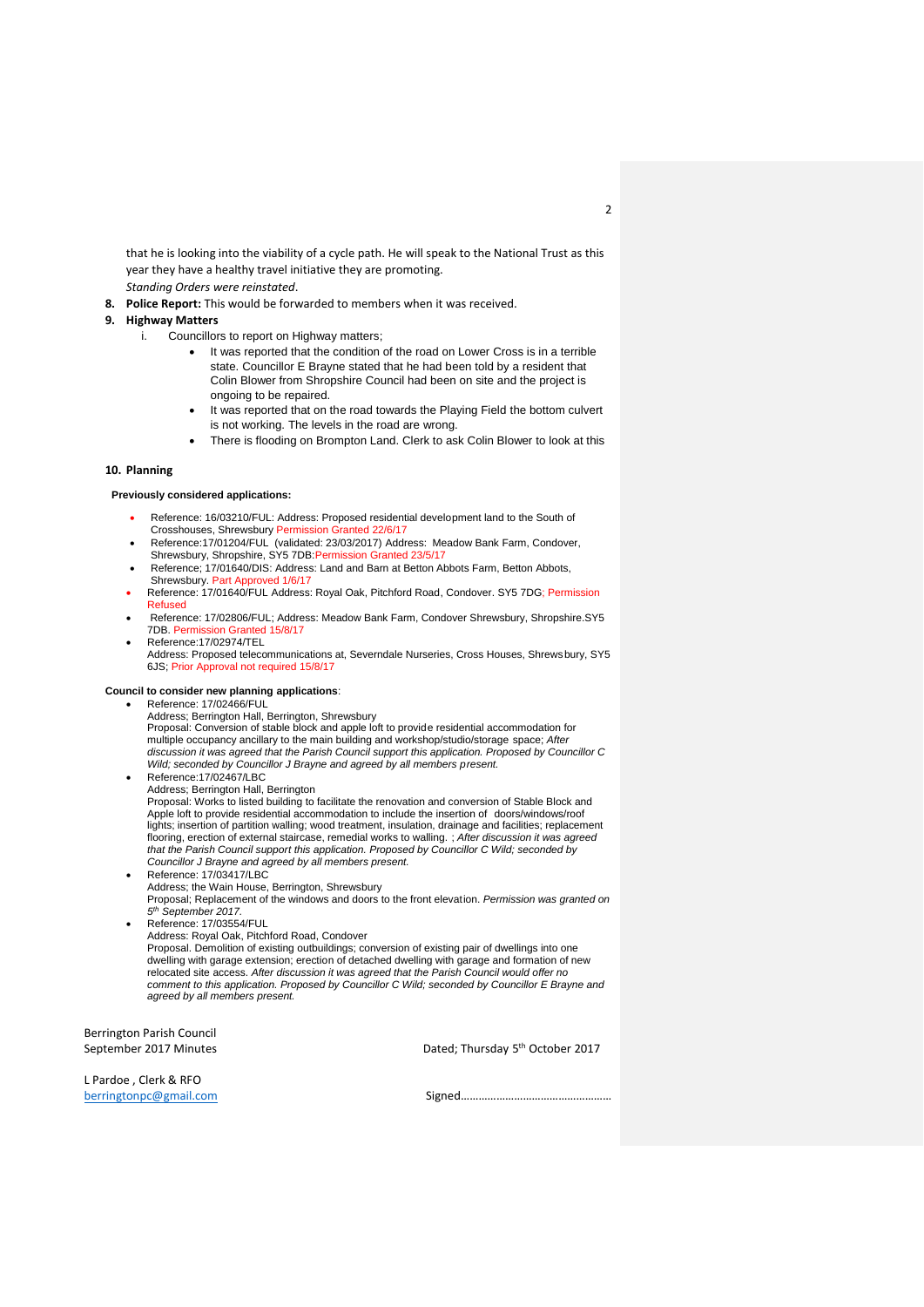#### **Council to consider new planning applications received after the Agenda has been published** Reference: 17/03987/FUL

Address; Boreton Road, Berrington, Shrewsbury. Proposal: Construction of new highway bridge with associated road re-alignment; to include hedgerow removal. *After discussion it was agreed that the Parish Council support this application, however there are concerns. The bridge needs to be wider to take into account the size of the local farm vehicles. The road has been altered and there is now a kink in it and this needs to be taken into account to allow articulated and long vehicles to safely pass the bridge. Proposed by Councillor R Purslow; seconded by Councillor C Wild and agreed by all members present.*

### **11. Finance**

- i. Bank Reconciliation for the month end August 2017; it was agreed to accept the Bank reconciliation as presented by the clerk; proposed by Councillor L Picton; seconded by Councillor C Bonsey and agreed by all members present.
- ii. Accounts for payment; It was agreed to pay the accounts as presented by the clerk; proposed by Councillor L Picton; seconded by Councillor C Bonsey and agreed by all members present.
- iii. Council to receive External Auditors report. The Council received the audit Report from the External Auditors.
- iv. Council to note the name of newly appointed External Auditors; It was noted that next year PFJ Littlejohn LLP would be the External Auditors
- v. Council to consider quotes for Insurance renewal in October –e-mail forwarded to all members. Came & Co have given the Council three quotes for consideration and recommend accepting Ecclesiastic there is the potential for further saving with a three year contract. Following the discussion earlier in the meeting regarding the Youth Club it was agreed that the clerk would contact all three Insurance Companies and obtain the best possible terms for the Parish Council with the addition (if it was necessary) of the Youth Club and its volunteers to the insurance policy.
- vi. Council to consider if it wishes to continue receiving the power for the street lighting through Shropshire Council. It was agreed that the clerk would see what we were paying per unit as we do not know at the present time with the contract with Shropshire Council and see if they are still the best value for money. Clerk to also look at replacement costs for the lights for the parish.
- **12. Play Area Matters;** Councillor R Purslow reported that the matting on the small play area outside the Community Centre was lifting and potentially dangerous. Who would be liable in the event of an accident? The clerk to chase Greenbelt and ask for sight of the ROSPA reports for both of the Play Areas.
- **13. Correspondence:** It was agreed that the clerk enquire and see if we need permission from the Highways to put up the lamp post poppies up through the village.
- **14. Parish Matters:**
	- It was reported that a resident had been asking about the provision of a gate in the fence at the top of The Chestnuts. It was pointed out that in the previous minutes it had been stated that the Parish Council would look into the possibility and feasibility of doing this. The clerk to follow up with Severnside to see what steps they were taking to getting the hedges of their properties tidied up to allow the fence that is falling down to be dealt with. The Parish Council cannot proceed with trying to get the fence sorted until Severnside have dealt with their hedges.

The matter of having dog bins in the play areas was raised. Members were reminded that if the dog faeces is bagged it is acceptable to put it in ordinary litter bins. Dog bins are maintained by another service to the refuse collection.

Berrington Parish Council September 2017 Minutes

Dated; Thursday 5<sup>th</sup> October 2017

L Pardoe , Clerk & RFO [berringtonpc@gmail.com](mailto:berringtonpc@gmail.com) Signed……………………………………………

**Commented [BP1]:** 

3